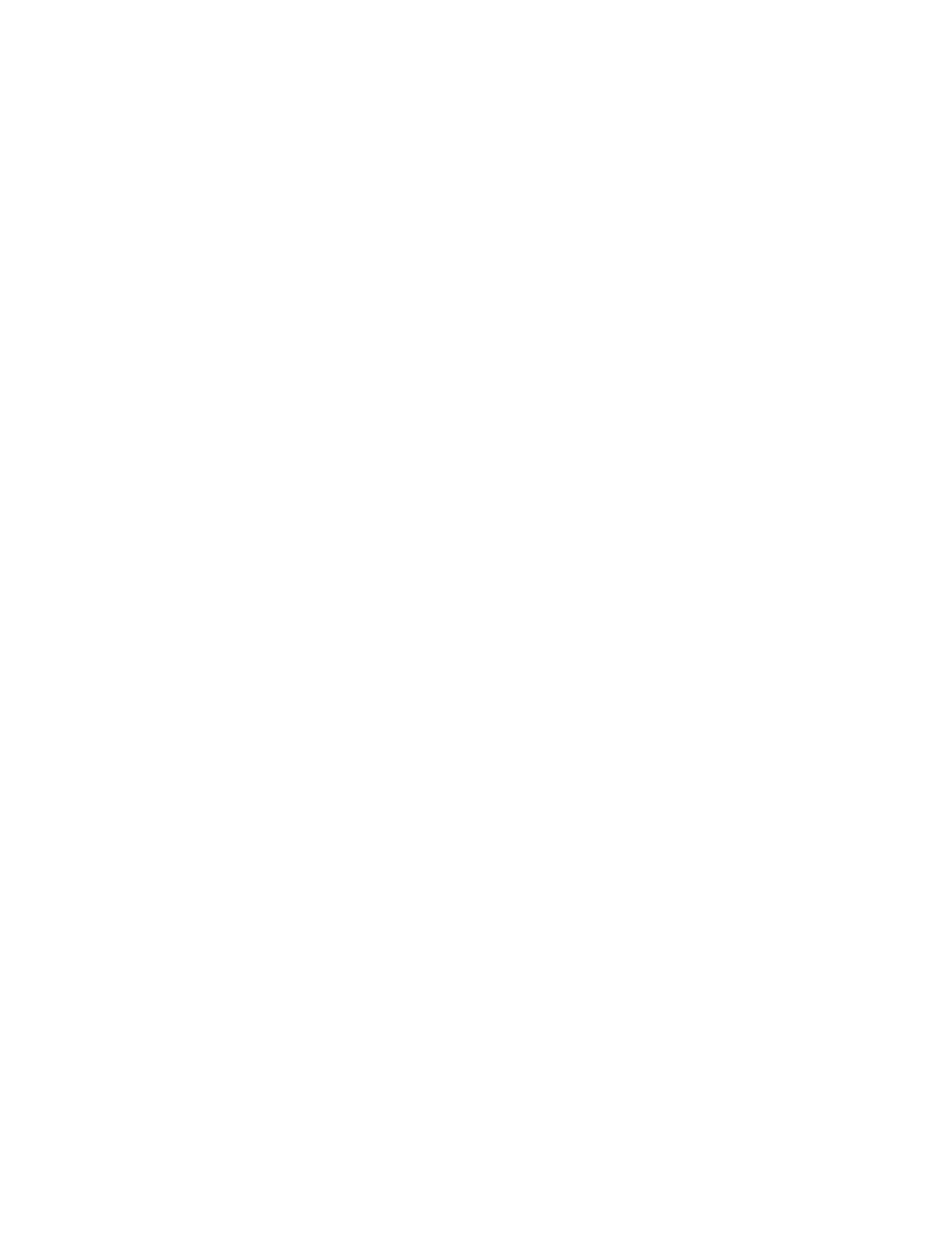induced type 1 Treg cells produce anti-inflammatory IL-10, protecting the body from the most aggressive forms of infection. The development of therapeutic anti-viral agents based on strengthening the immune system has been one of the main objectives of modern medicine. The immune response to the virus can be enhanced with the administration of antigens, adjuvants and vaccines. The vaccines that normally protect us from bacterial and viral infections, in the case of coronavirus, are not currently available and the experimental ones have not proved to be effective, although some vaccines have exerted a slight protective effect (13). We believe that coronavirus infection, as well as other pathogenic microorganism infections, can be combatted by preventing contagion and boosting the immune system.

## *Mast cells*

Mast cells (MCs) are immune cells derived from

the experimental ones have not proved to be directive, the limate and adaptive immune systems. **Playing** a though some vacuum stress have everted a slight a role in automomunity, infections, since day and influence protect hematopoietic precursor cells (bone marrow CD34<sup>+</sup>), which mature and reside in virtually all vascularized tissue (14). MCs are located perivascularly in proximity to neurons, and their differentiation and proliferation are regulated by the stem cell factor (SCF), which binds the surface kit-receptor. After activation, MCs produce inflammatory mediators, including proteases and pro-inflammatory cytokines, participating in host response, for example, in skin diseases, and asthma (14). MCs are involved in the innate and adaptive immune systems, playing a role in autoimmunity, infections, tissue damage, and inflammatory signals (15). MCs express TLR which can be quickly recognized by pathogens, including viruses that activate them in the airways and respiratory tract, causing serious damage. When properly activated, MCs generate biologically active substances including chemokines and cytokines without degranulation. MCs are responsible for

**Fig. 2.** *Coronavirus binding Toll-like receptor, activating mast cell which secretes IL-1 family members (IL-1, IL-33), IL-6 and TNF. These cytokines along with coronavirus activate macrophages. This stimulation provokes dual effects: one being airway inflammation and fever, and the other production of IL-37 which inhibits airway inflammation and fever.*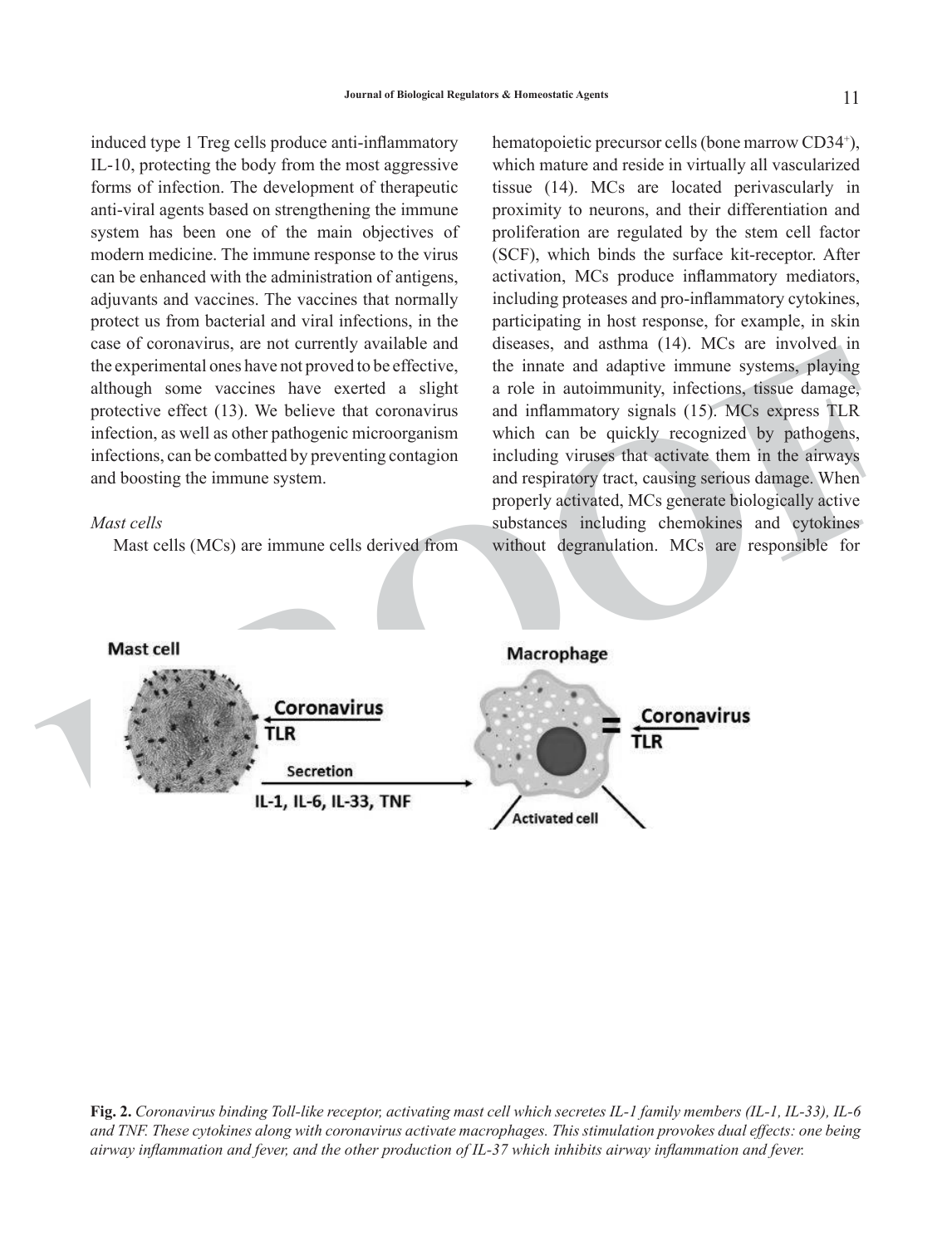chemokines (16). Therefore, virus-activated MCs colls represent a physical barrier to the embry of<br>may provoke the release, after seconds, of stored microcogramism including viruses. The cross-stalk<br>chemical mediators such allergic reactions, but also participate in inflammation and defend the body against bacterial helminthic and viral infections. MCs can be classically activated by IgE and specific antigen, but also by bacteria and viruses. IgE stimulates MCs via FcεRI highaffinity receptor  $(1 \times 10^{10}M^{-1})$ , which bind to the FcεRI and cause receptor aggregation and a series of biochemical events (14). Activated MCs immediately release chemical mediators and/or late production of pro-inflammatory proteins such as cytokines and chemokines (16). Therefore, virus-activated MCs may provoke the release, after seconds, of stored chemical mediators such as histamine, tryptases and chymase. In addition, after hours of incubation, activated MCs secrete synthesized inflammatory cytokines including IL-6, IL-1, IL-31, IL-33 and TNF, and chemokines CC5, CCL2, MCP-1 and CXCL8 which attract white blood cells to the inflammatory sites (16). All these compounds have a major role in inflammation. MCs produce, store and synthesize highly inflammatory TNF, both intra-cellular and extra-cellular. MC innate immune cells are real sentinels of the human body, ready to immediately attack the external invaders which can be harmful to cells, tissues and organs. MCs release IL-33, a member of the IL-1 family of cytokines, which is considered a cytokine called "alarmin". MCs are peripherally located near dendritic cells, in communication with sensory nerves that cross-talk with brain cells, including microglia. MCs protect the body from infections caused by bacterium and viruses (17). These cells, communicating with the external environment, neutralize various pathogens, but in doing so they also produce pro-inflammatory compounds which can be harmful for the body. Stressful and chronic conditions predispose humans to pathogenic infections including those caused by coronavirus. In fact, neurotransmitters, including substance P, that are generated in stress, can activate immune cells such as MCs to produce proinflammatory cytokines and chemical mediators of inflammation (18).

Experiments with coronavirus in mice have shown that this pathogenic RNA microorganism can activate the cells of both innate and adaptive immune systems, including MCs. These cells are located in the submucosa of the respiratory tract and in the nasal cavity and represent the protective cells that are at the forefront in fighting viral and bacterial agents (19). They are involved in many biological processes where they induce the secretion of a broad spectrum of cytokines and chemokines. In addition, viruses activating MCs cause the release of some specific chemokines, such as the ligand 5 (CCL5), which attracts the CD8 T immune cells that defend the lung tissue and fight viral infection (20). Epithelial cells represent a physical barrier to the entry of microorganisms including viruses. The cross-talk between viruses and epithelial cells causes the production of immune mediators in order to defend the body. Viruses develop particular mechanisms to invade the body and immune cells including MCs. The host response to RNA virus invasion activates TLR3 on MCs with an anti-viral IFN production (positive effect) (21); but often the virus only causes sensitization of MCs with the synthesis of IgE that bind to the FceRI receptor and trigger a violent inflammatory reaction (negative effect). Therefore, the function of MCs towards viral infections is not yet clear. However, RNA viruses stimulate MCs to produce IFN gamma e CXCL8 chemokines, resulting in the recruitment of NK cells that also produce type I interferons (IFNs) which are anti-viral cytokines. In addition, type I IFNs enhance the cytotoxic activity of NK cells against virus-infected cells (22). So, in this case, MCs are anti-viral immune cells through the above mechanism. On the other hand, viruses stimulate mucosa MCs to release pro-inflammatory cytokines such as TNF, IL-1, IL-6 and proteases, which aggravate the inflammatory state.

Virus-activated MCs produce histamine, prostaglandin  $D2$  (PGD<sub>2</sub>), and leukotriene C4  $(LTC<sub>4</sub>)$  which induces acute bronchoconstriction and lung inflammation. Therefore, we can conclude that viral infections can activate MCs which respond with dual effects, a positive one helping the immune system to fight infection, and a negative one causing the release of chemical mediators of inflammation and the secretion of pro-inflammatory cytokines such as IL-1, IL-33, IL-18, and TNF, aggravating the pathological state of the patient.

IL-37 is a member of the IL-1 family of cytokines,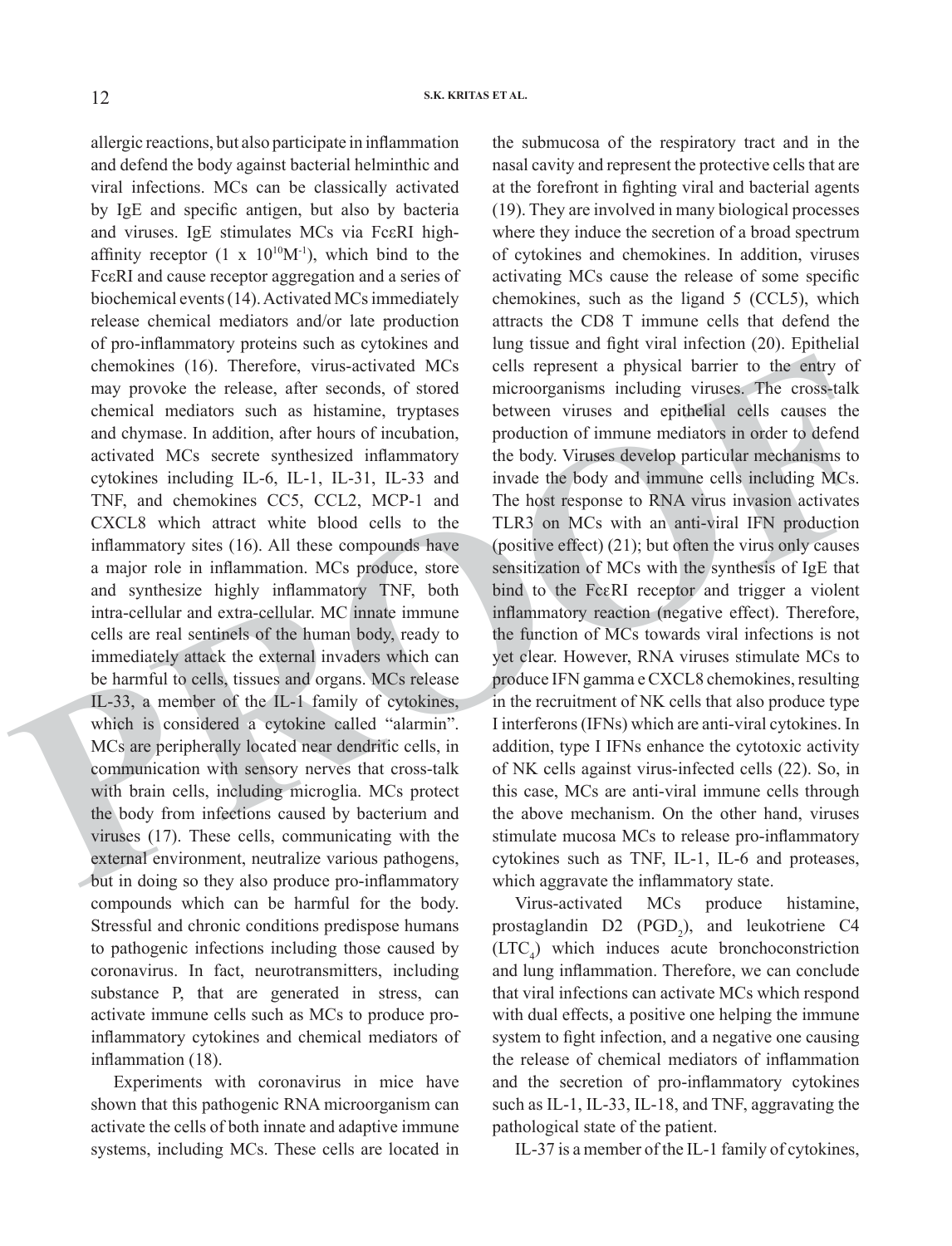which is activated by caspase-1 and suppresses transcription of pro-inflammatory genes and immune responses. Since IL-37 is an inhibitor of IL-1, a potent pro-inflammatory cytokine (23), we believe that this anti-inflammatory cytokine may suppress fever and inflammation provoked by coronavirus, so as to reduce the number of deaths.

# **REFERENCES**

- 1. Li Q, Guan X, Wu P, et al. Early transmission dynamics in Wuhan, China, of novel coronavirusinfected pneumonia. N Engl J Med 2020; doi: 10.1056/NEJMoa2001316. [Epub ahead of print].
- 2. Holshue ML, DeBolt C, Lindquist S, et al. First case of 2019 novel coronavirus in the United States. N Engl J Med 2020; doi: 10.1056/NEJMoa2001191. [Epub ahead of print].
- 3. Conti P. Sistema immunitario forte contro il virus. Il Centro 2020; Gennaio 31:p.5.
- 4. Phan LT, Nguyen TV, Luong QC, et al. Importation and human-to-human transmission of a novel coronavirus in Vietnam. N Engl J Med 2020; doi: 10.1056/NEJMc2001272. [Epub ahead of print].
- 5. Zhu N, Zhang D, Wang W, et al. A novel coronavirus from patients with pneumonia in China, 2019. N Engl J Med 2020; doi: 10.1056/NEJMoa2001017 [Epub ahead of print].
- 6. Shokri S, Mahmoudvand S, Taherkhani R, Farshadpour F. Modulation of the immune response by Middle East respiratory syndrome coronavirus. J Cell Physiol 2019; 234(3):2143-51.
- 7. Morfopoulou S, Brown JR, Davies EG, et al. human coronavirus oc43 associated with fatal encephalitis. N Engl J Med 2016; 375(5):497-8. doi: 10.1056/ NEJMc1509458.
- 8. Perlman S. Another decade, another coronavirus. N Engl J Med 2020; doi: 10.1056/NEJMe2001126. [Epub ahead of print].
- 9. Oh MD, Park WB, Choe PG, et al. Viral load kinetics of MERS coronavirus infection. N Engl J Med 2016; 375(13):1303-5. doi: 10.1056/NEJMc1511695.
- 10. Li G, Fan Y, Lai Y, et al. Coronavirus infections and immune responses. J Med Virol 2020; doi: 10.1002/ jmv.25685. [Epub ahead of print] Review.
- 11. Doki T, Tarusawa T, Hohdatsu T, Takano T. In vivo

antiviral effects of U18666A against Type I feline infectious peritonitis virus. Pathogens 2020; 9(1). doi: 10.3390/pathogens9010067.

- 12. de Aquino MT, Puntambekar SS, Savarin C, et al. Role of  $CD25(+)$   $CD4(+)$  T cells in acute and persistent coronavirus infection of the central nervous system. Virology 2013; 447(1-2):112-20.
- 13. Enjuanes L, Zuñiga S, Castaño-Rodriguez C, et al. molecular basis of coronavirus virulence and vaccine development. Adv Virus Res 2016; 96:245-86.
- 14. Galli SJ, Kalesnikoff J, Grimbaldeston MA, et al. Mast cells as "tunable" effector and immunoregulatory cells: recent advances. Annu Rev Immunol 2005; 23:749-86. Review.
- 1. Li Q, Guan X, Wu P, et al. Early transmission and Galis S), Kalesmich<sup>2</sup>, Giambaleston MA, et al. Anst dynamics in Wuhan, Chinary and Scheme and Scheme inforting production and internaction production and the effects an 15. Taracanova A, Tsilioni I, Conti P, Norwitz ER, Leeman SE, Theoharides TC. Substance P and IL-33 administered together stimulate a marked secretion of IL-1β from human mast cells, inhibited by methoxyluteolin. Proc Natl Acad Sci U S A 2018; 115(40):E9381-E9390.
	- 16. Gallenga CE, Pandolfi F, Caraffa Al, et al. Interleukin-1 family cytokines and mast cells: activation and inhibition. J Biol Regul Homeost Agents 2019; 33(1):1-6.
	- 17. Antonopoulos D, Tsilioni I, Balatsos NAA, Gourgoulianis KI, Theoharides TC. The mast cell neurofibromatosis connection. J Biol Regul Homeost Agents 2019; 33(3):657-59.
	- 18. Conti P, Lauritano D, Caraffa A, et al. New insight into systemic mastocytosis mediated by cytokines IL-1β and IL-33: Potential inhibitory effect of IL-37. Eur J Pharmacol 2019; 858:172473.
	- 19. Marshall JS, Portales-Cervantes L, Leong E. Mast cell responses to viruses and pathogen products. Int J Mol Sci 2019; 20(17). pii: E4241.
	- 20. Podlech J, Ebert S, Becker M, Reddehase MJ, Stassen M, Lemmermann NA. Mast cells: innate attractors recruiting protective CD8 T cells to sites of cytomegalovirus infection. Med Microbiol Immunol 2015; 204(3):327-34.
	- 21. Meng D, Huo C, Wang M, et al. Influenza A viruses replicate productively in mouse mastocytoma cells (P815) and trigger pro-inflammatory cytokine and chemokine production through TLR3 signaling pathway. Front Microbiol 2017; 7:2130.
	- 22. Oki S, Miyake S. Invariant natural killer T (iNKT)